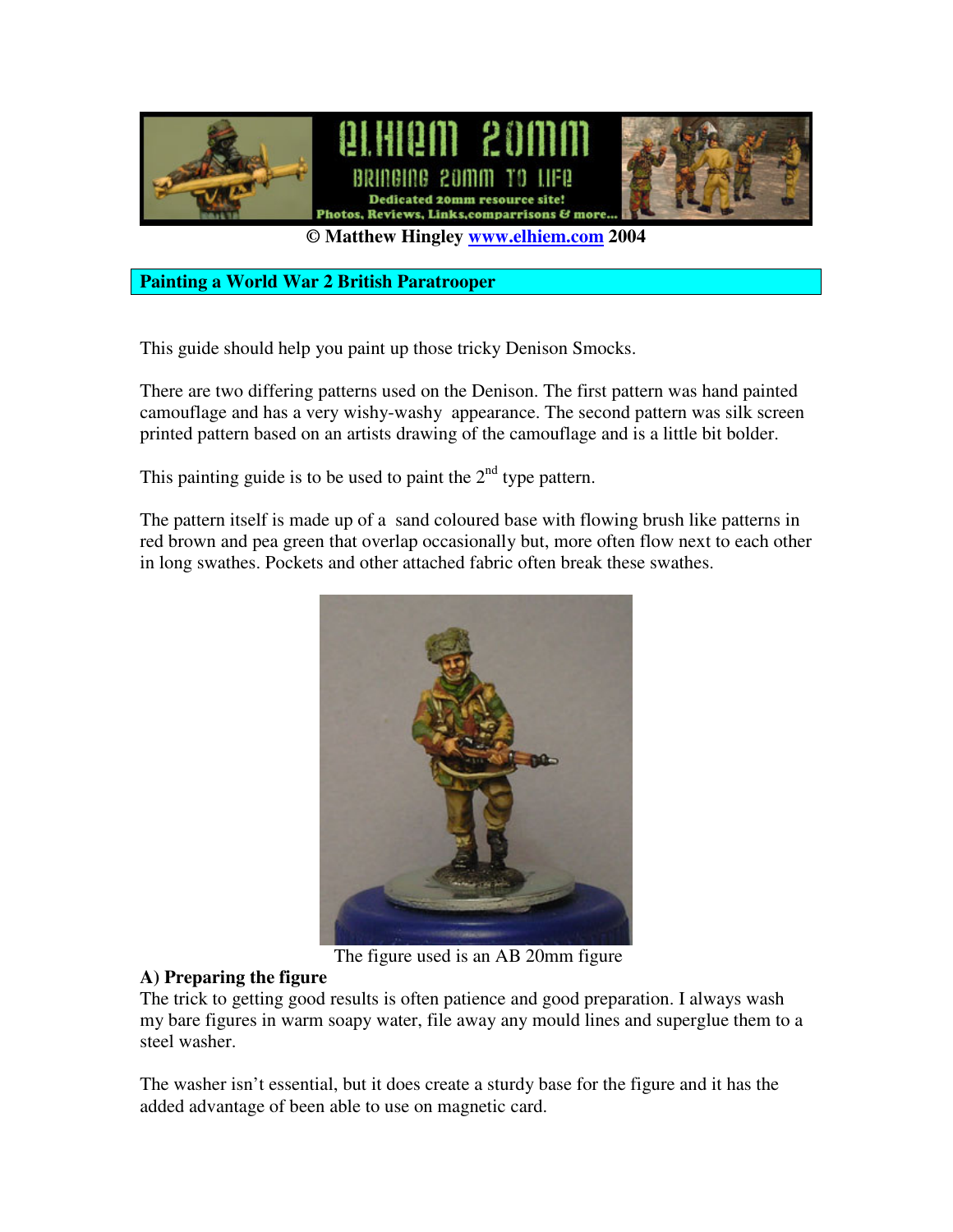Next, I use an old plastic bottle top and bluetac the figure to the top. This provides an excellent stable platform to grip while painting the figure.

Once this is done, I mix a little *Vallejo Black 950* paint with *Windsor and Newton Acrylic Flow Improver* (you can use water, but the finish isn't as good) and give the bare figure a wash with the mix.

The wash when dry will still show all the detail of the figure and also of created a decent primed surface for painting on. Using black as the base coat also means not as much black lining later.





#### **B) The Base Colours**

Using a size '2' brush, I liberally applied an undiluted coat of *Cam Med Brown* and painted the smock, webbing and flesh areas taking care to leave the black undercoat showing where cloth overlapped, or equipment ended. I also painted the trousers *Black Brown* and the helmet *Olive Drab*.

#### **C) Battledress and Flesh Hi-lights**

Switch to a size '0' brush and paint the trousers English Uniform, leaving the base colour untouched in the creases. Next mix your preferred high light tone (I used buff) and high light raised areas of the trousers.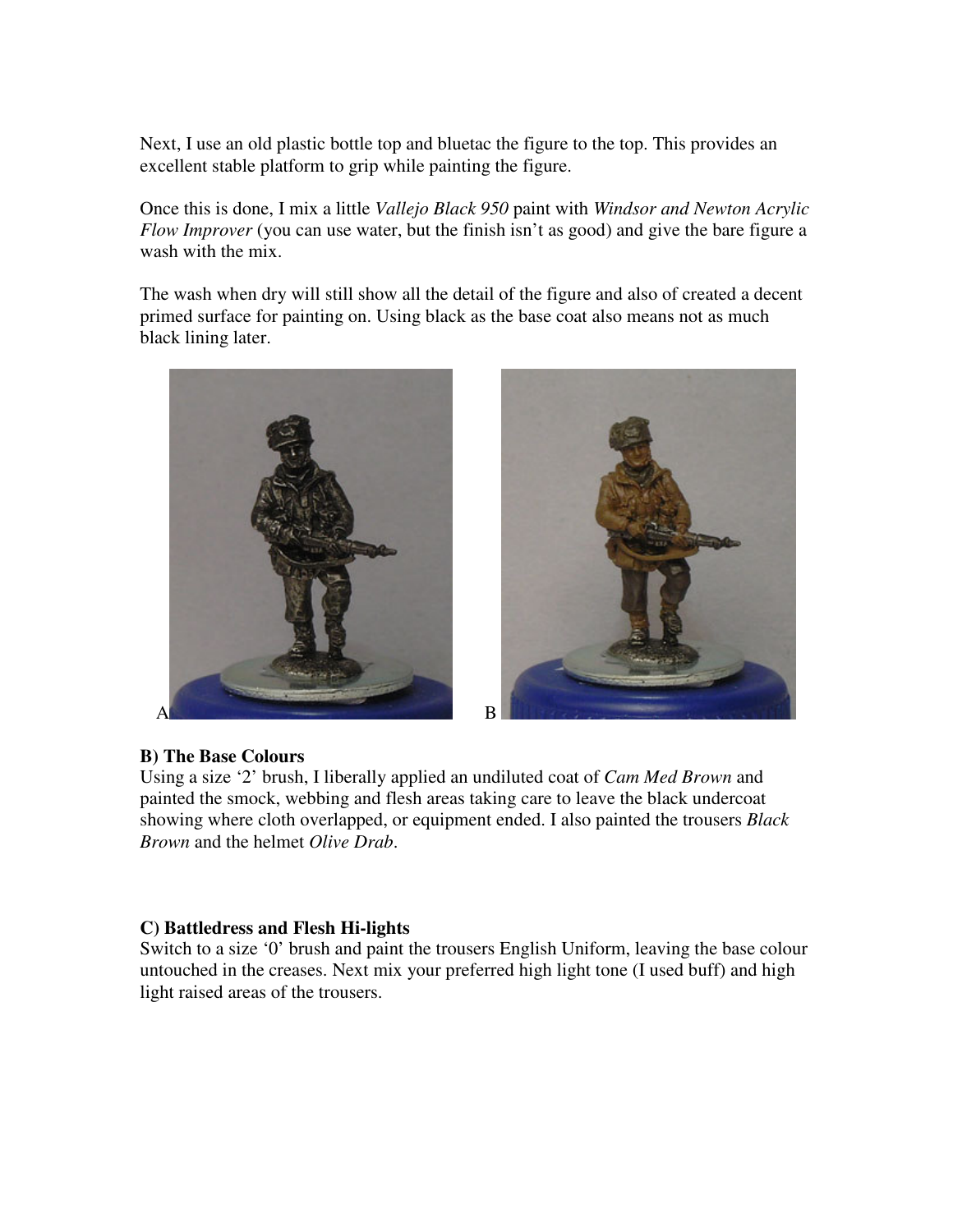

Now, as the trousers look so very bright, I always like to paint the flesh tones next. Use your preferred mix of flesh colours.

### **D, Adding the base smock colours**

The Denison smock tends to have a yellow base colour. If you intend to highlight this colour latter, used a mustard shade and paint over the brown, again leaving creases and recessed details in the base brown colour. If you don't intend to high light later, paint this tone as sand yellow.

#### **E) The Camouflage**

Still using the size '0' brush, take a mid to dark green and paint thick broad lines all over the smock. Be sure to leave plenty of room on the smock for the next colour. If you can try to end some of these lines in zig zag patterns (to represent the brush stroke effect on the 2<sup>nd</sup> pattern Denison). Don't worry if you can't. I also painted our troopers neck chief green.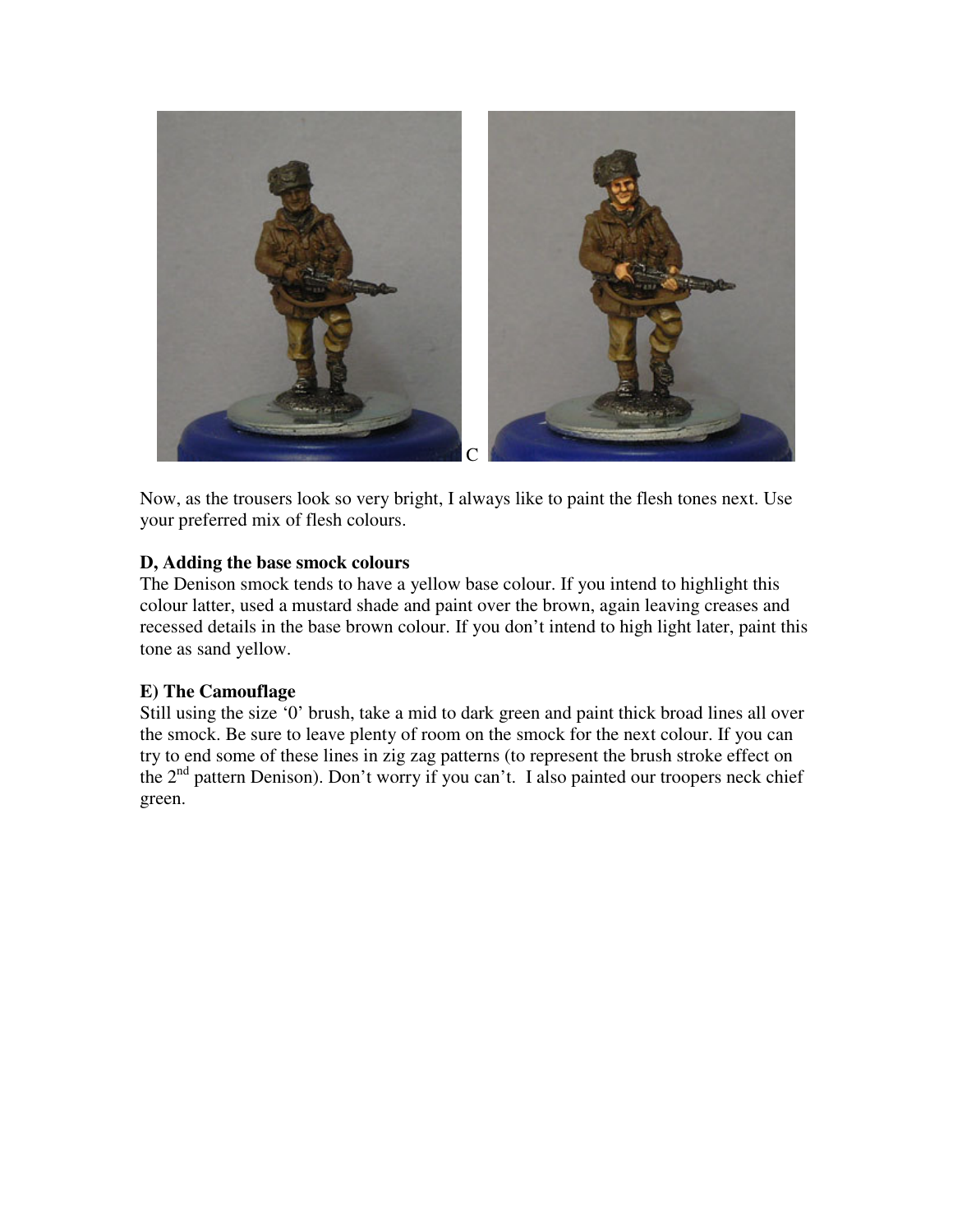

# **F) Continuing the pattern**

For the brown pattern, I used *Mahogany* and repeat the steps in E. I then used a bit of the sand colour and mixed it with my green and high lighted the Dark green pattern.



# **G) Woodwork and Webbing**

Now that the figure is taking shape, I like to paint up the woodwork *Beigebrown* and the webbing *Russian Uniform.* Some people prefer to leave the webbing this colour as it is more realistic. The helmet netting is now drybrushed with the webbing colour.